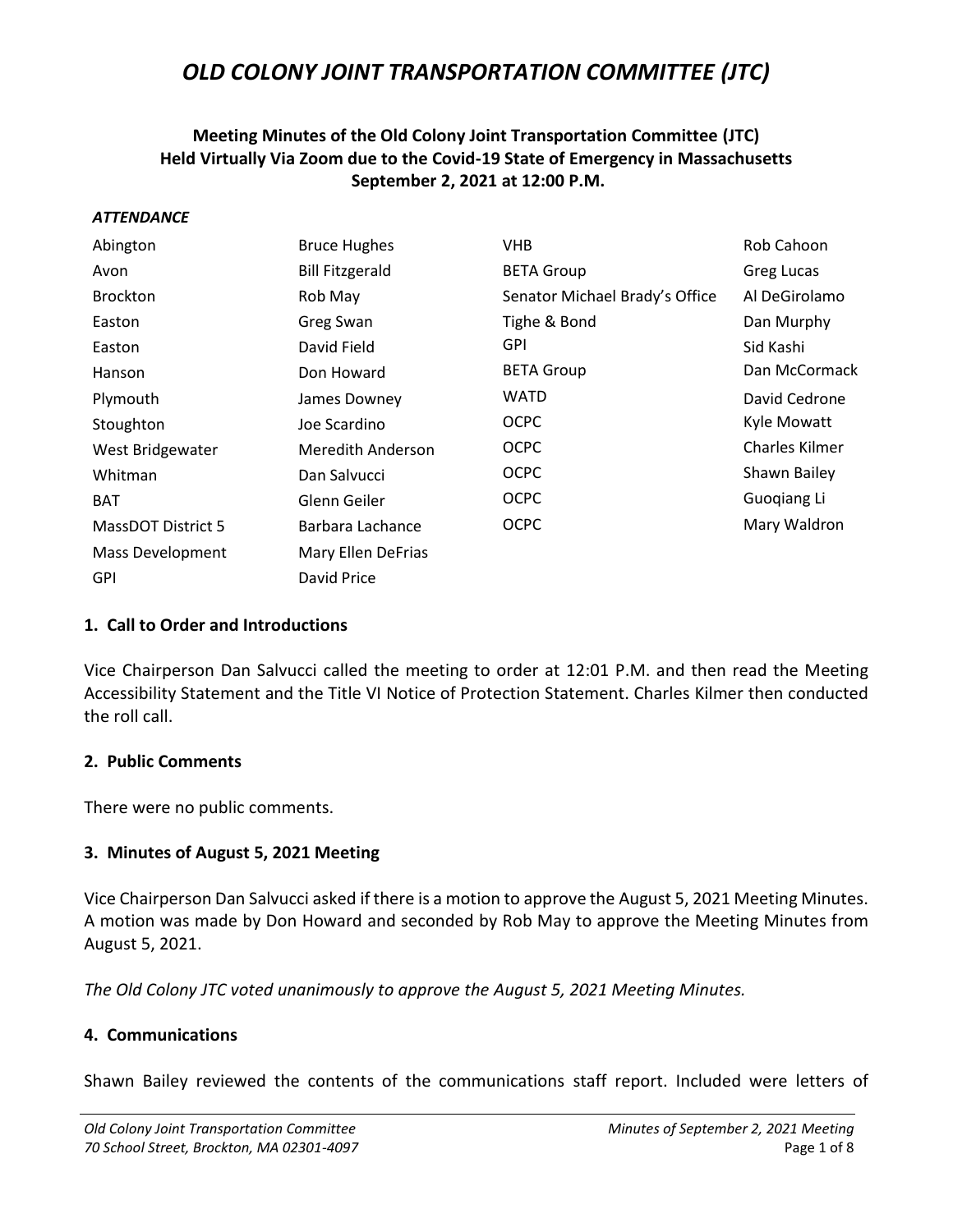correspondence, as well as notices of workshops and conferences. They are as follows:

- Correspondence from Mary-Joe Perry, MassDOT District 5 Highway Director, to Mayor Robert Sullivan, Brockton, regarding MassDOT Project Review Committee (PRC) approval of Project number 612262: Intersection Improvements at Route 123 (Belmont Street), Pearl Street and Stonehill Street.(August 2, 2021)
- Correspondence from Mary-Joe Perry, MassDOT District 5 Highway Director, to Connor Read, Town Administrator, Easton, regarding the MassDOT Project Review Committee (PRC) approval of Project number 612269: Improvements on Foundry Street (Route 106/123) for design only. (August 2, 2021)
- Massachusetts Project Intake Tool (MaPIT) 3.0 Virtual classes will be offered on October 6, 2021; October 20, 2021; and October 27, 2021.
- 2021-2022 Safe Routes to School Signs and Line Program Application period opened Wednesday, August 18, and all applications are due by 5:00 p.m. on Friday, September 17, 2021.

### **5. Reports**

## *A. Brockton Area Regional Transit Authority (BAT)*

Glenn Geiler reported on the following:

- BAT anticipates that the joint agreement between MassDOT, the MBTA, and Brockton Area Transit that has provided reduced Commuter Rail fares between Zones 4 and 1A for Brockton residents will be extended until March, 2022. BAT thanked MassDOT and the MBTA for their partnership and making this happen
- Ridership remains steady around 50% of pre-pandemic levels, averaging 5,000 passengers per day.
- Brockton Area Transit is working with OCPC on producing BATs Ridership Report, along with a Bus Lane Study.
- BAT is working on a larger project in support of their CRTP to improve and add new bus shelters with lighting. BAT is open to recommendations for new locations
- The weekend of September 4 and September 5, 2021 is the last weekend for BAT's free fare summer program.

## *B. Greater Attleboro-Taunton Regional Transit Authority (GATRA)*

Shawn Bailey reported on the following:

- GATRA is hosting a series of upcoming public meetings regarding route adjustments on their system.
- GATRA Go service has been successful. A third vehicle will be added for the GATRA Go service fleet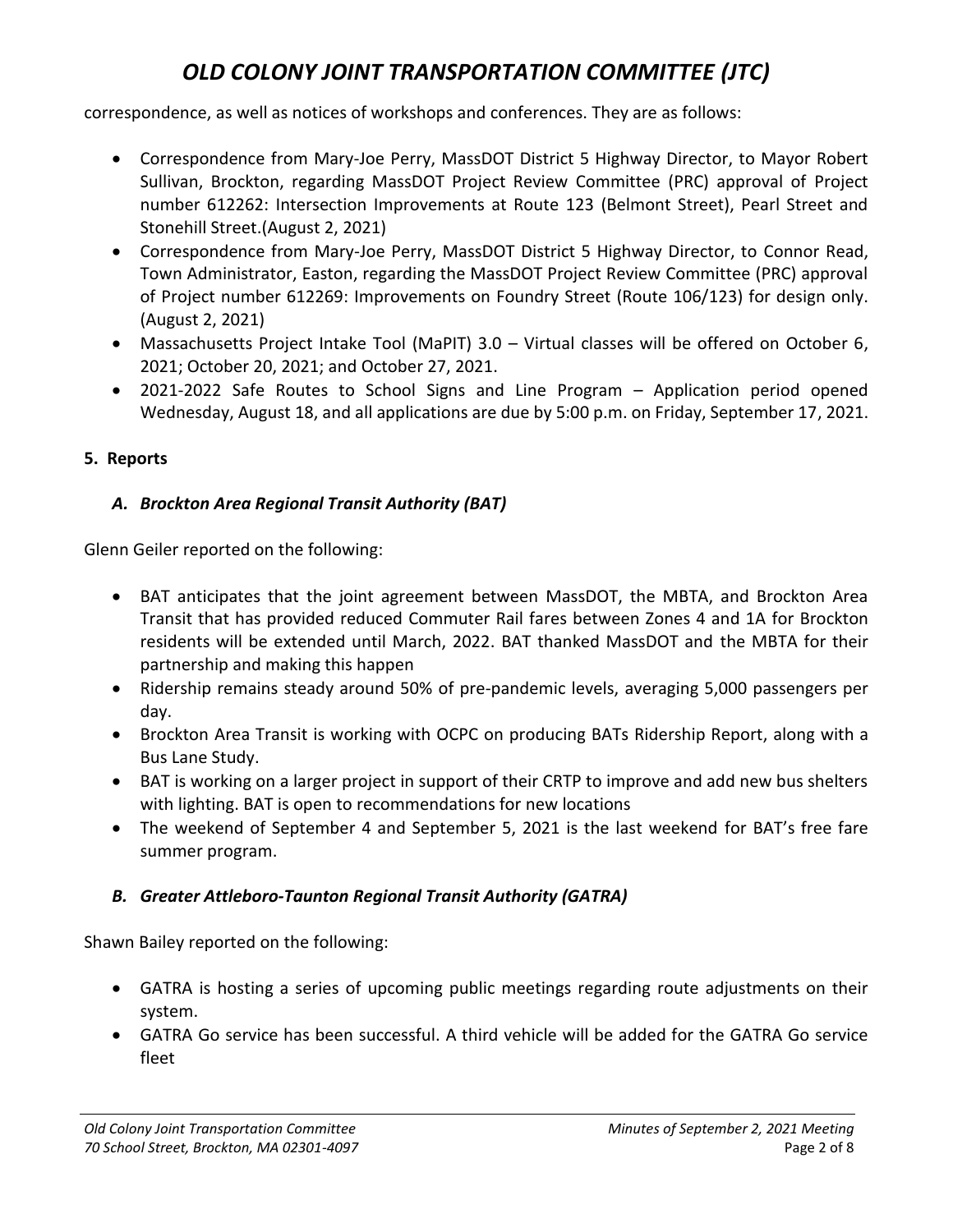## *C. South Coast Rail Project*

Shawn Bailey reported on the following:

- In August, track materials were delivered by rail along the New Bedford Main Line. New track installation was conducted at multiple locations. Tree clearing continued from Myricks Junction in Berkley heading south. Construction on the replacement of multiple culverts continued. Replacement of the railroad bridge over Assonet River in Lakeville continued. And work at multiple railroad grade crossings that resulted in street closures.
- Additional work done included site preparation, drainage and utility installation, tree clearing, and installing erosion controls along the railroad right-of-way from Middleborough to New Bedford and on the Fall River Secondary.

### **6. Old Business**

## *A. FFY 2021-2025 Transportation Improvement Program (TIP) Implementation*

Charles Kilmer reported that all three projects programmed in FFY 2021 have been advertised for construction bids. They are as follows:

- AVON INTERSECTION IMPROVEMENTS AT HARRISON BOULEVARD AND POND STREET (608086)
	- $\circ$  Construction bids opened on March 2, 2021. Low bid was \$3,998,924.70 was submitted by George R. Cairns & Sons Inc. of Windham, NH
	- o Cost Estimate is \$4,969,007
- EASTON ROUTE 123 (DEPOT STREET) RECONSTRUCTION FROM NEWELL CIRCLE TO ROUTE 138 (607217)
	- $\circ$  Bids opened on January 12, 2021. Low bid was \$10,134,494 submitted by RJV Construction Corporation of Canton, MA
	- o Cost Estimate is \$10,502,923
- STOUGHTON IMPROVEMENTS AT RICHARD WILKINS ELEMENTARY SCHOOL (SRTS) (608829)
	- $\circ$  Bids opened on July 7, 2021. Low bid was \$2,624,673 submitted by Aqua Line Utility Inc. of Weymouth, MA
	- o Design Public Hearing held June 17, 2020
	- o Cost Estimate is \$3,171,443 (TFPCC Cost increased to \$4,650,151 via TIP Amendment 2)

Charles Kilmer stated that the MassDOT Project Review Committee (PRC) approved two new projects into the overall system. They are the Brockton – Belmont Street at Pearl Street Intersection Project, and the Easton – Foundry Street Project.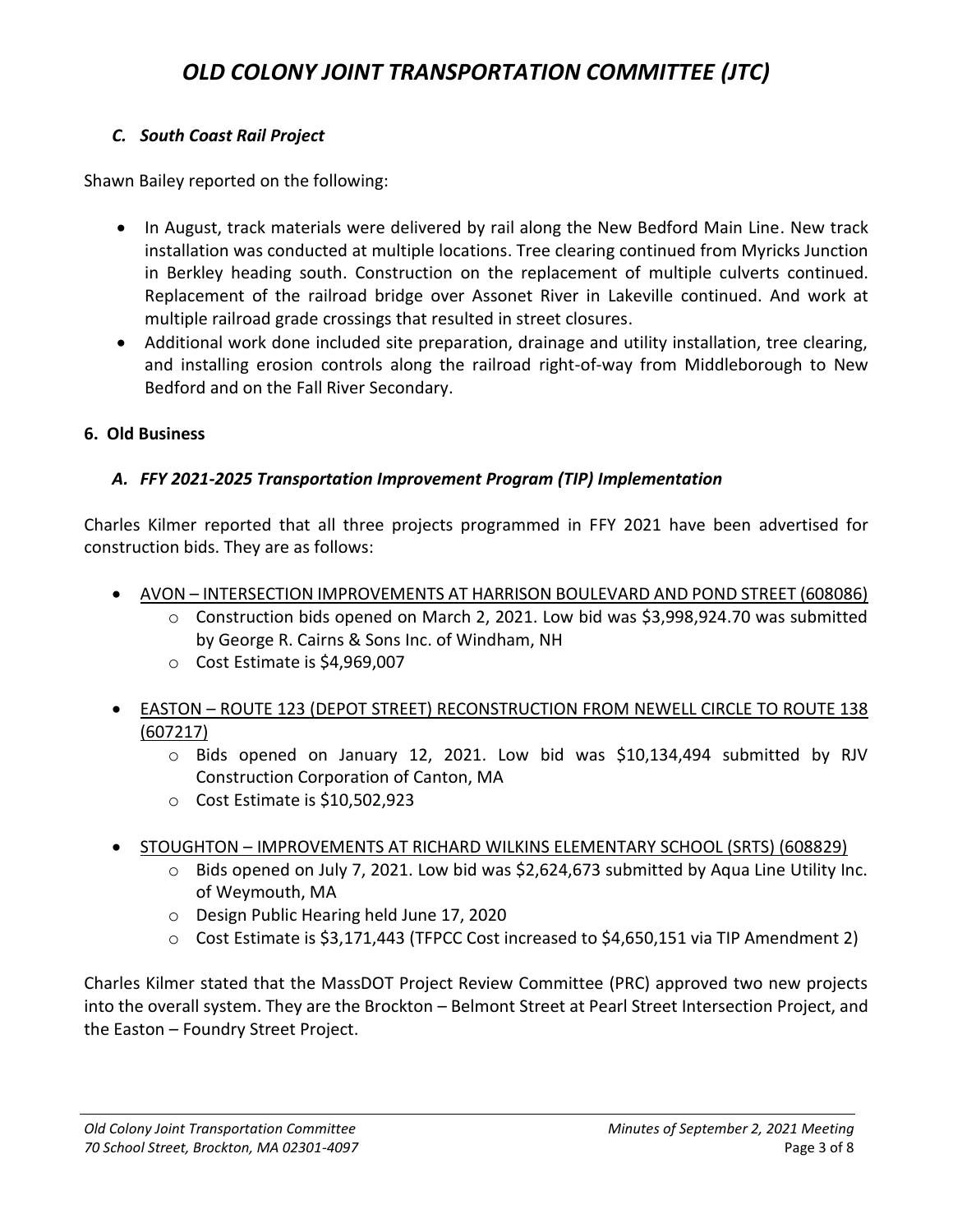### **7. New Business**

## *A. Old Colony Drone Program – Overview and Opportunities*

Kyle Mowatt provided an overview on the Old Colony Drone Program.

Three Staff at the Old Colony Planning Council have pursued and obtained their Part 107 (Commercial) Remote Pilot Certificates. The OCPC Drone Program is currently underway, with staff practicing flying the drone to get ready for drone missions. These drone missions will supplement our Local Technical Assistance Studies, DLTA, Road Safety Audits (RSAs), Corridor Studies, Congestion Management Process, Etc. with a "birds-eye view".

Communities will also have the opportunity to request drone services for the following:

- Intersection photography
- Roof Inspection photography
- Water tower inspection photography
- Before/After Project Analysis
- Capture phases of construction projects
- 4K Roadway Corridor Videos
- Hazard Mitigation
- Open Space Photography
- Infrastructure Inspections (Bridges, Signage, Light Poles, Pavement)
- Public Education and Outreach

Joe Scardino asked if photographs and video can be taken with the drone without having to actually be at the location. Kyle Mowatt responded stating that due to the Part 107 rules, you always need to maintain visual line of sight of the drone, so you need to be on location wherever the data is being collected. Discussion followed.

David Price, Chief Drone Operator for GPI, stated that they are able to provide very accurate vehicle and parking counts. They are able to provide survey grade photos. David offered their assistance with putting together safety procedures for OCPC's Drone Program.

## *B. Update on Traffic Volume Trends During the COVID-19 Pandemic & Recovery*

Shawn Bailey provided an update on Traffic Volume trends During the COVID-19 pandemic and recovery.

- Traffic overall increased in June, however decreased in July and August were observed.
- The Plymouth count station was 5.8% above baseline in June. The Weymouth count station was also higher.
- July  $4<sup>th</sup>$  traffic was higher this year than in 2020.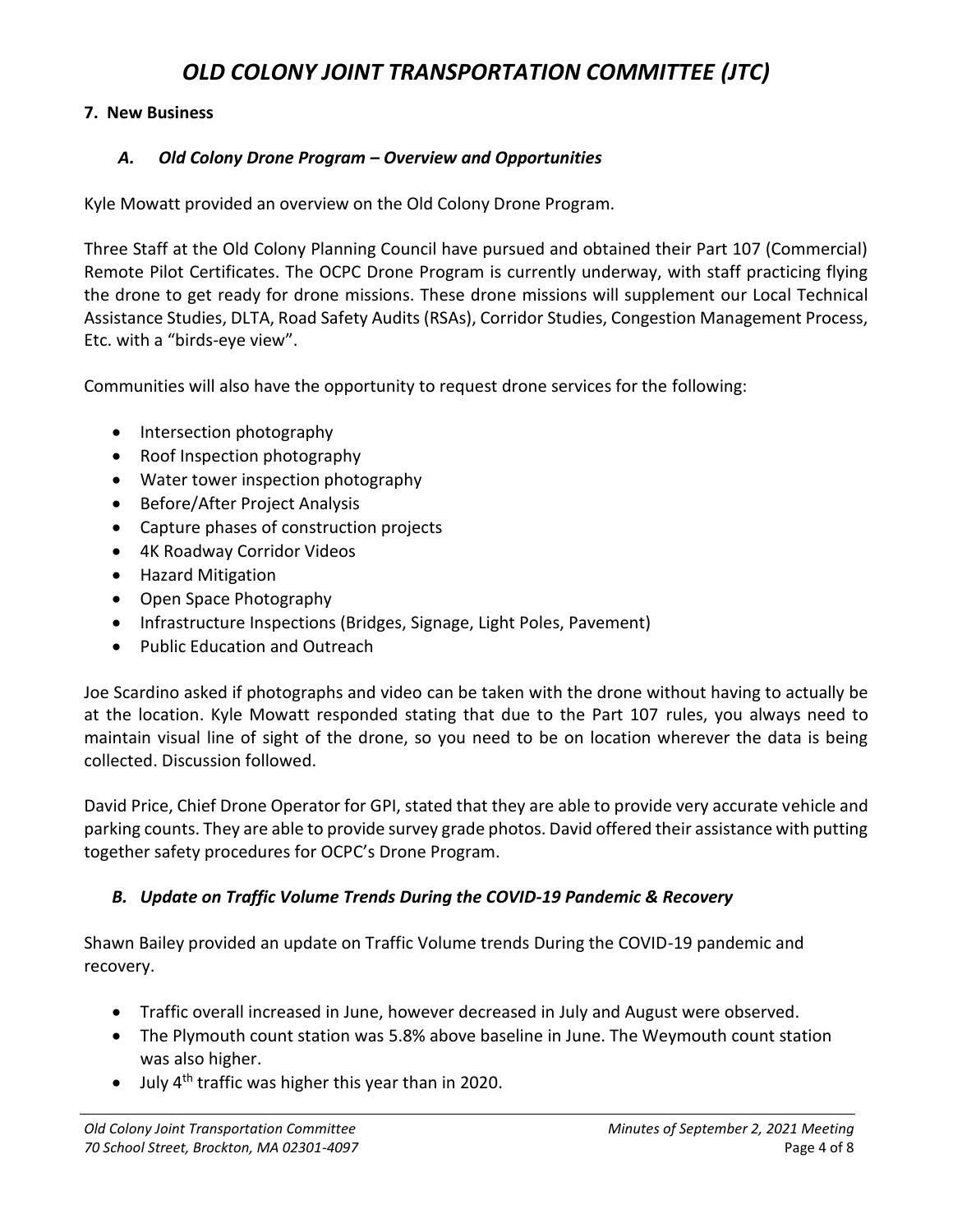• Tropical Storm Henri significantly impacted traffic volumes.

Traffic Volume Results/Looking Ahead:

- Increase in June traffic volumes likely due to termination of Commonwealth's State of Emergency lifting and increasing vaccination rates.
- Across all locations, July  $4^{th}$  traffic was 5.5% higher than July  $4^{th}$  2020
- Tropical Storm Henri caused lowest overall Daily Traffic since February  $7^{t}$ , 2021.
- Decline in traffic likely due to the Delta variant and extreme weather (heat and rain).
- With further FDA vaccine approvals and booster shot rollout, there is hope for a better fall and winter.

David Cedrone asked if the ridership on public transit was looked into. Shawn Bailey stated that BAT ridership was not looked into for this project. The ridership for BAT is currently at about 50%.

## *C. FFY 2023-2027 Old Colony TIP Development Schedule*

Charles Kilmer provided the FFY 2023-2027 Old Colony TIP Development Schedule.

November-January

- Annual Solicitation of Projects
- Outreach, coordination, and consultation with communities, BAT, MassDOT, JTC, MPO, and stakeholders
- Communities and Consultants provide project updates and schedules at JTC and/ or MPO meetings

January-March

- Continued coordination and consultation with communities, BAT, MassDOT, JTC, MPO, and stakeholders
- MARPA MassDOT Coordination Meeting and provision of Draft Financial Funding Targets
- TIP Readiness Day Discussion of Projects by RPAs and MassDOT
- Equity Analysis and Greenhouse Gas (GHG) Emissions Analysis of Projects
- Transportation Evaluation Criteria (TEC) Analysis of Projects
- Determination of Preferred Set of Projects by MPO (March)

April

- Continued coordination and consultation with communities, BAT, MassDOT, JTC, MPO, and stakeholders
- Staff recommendation and Draft TIP Development
- Draft TIP release to public review and comment period by MPO

April-May

• Continued coordination and consultation with communities, BAT, MassDOT, JTC, MPO, and stakeholders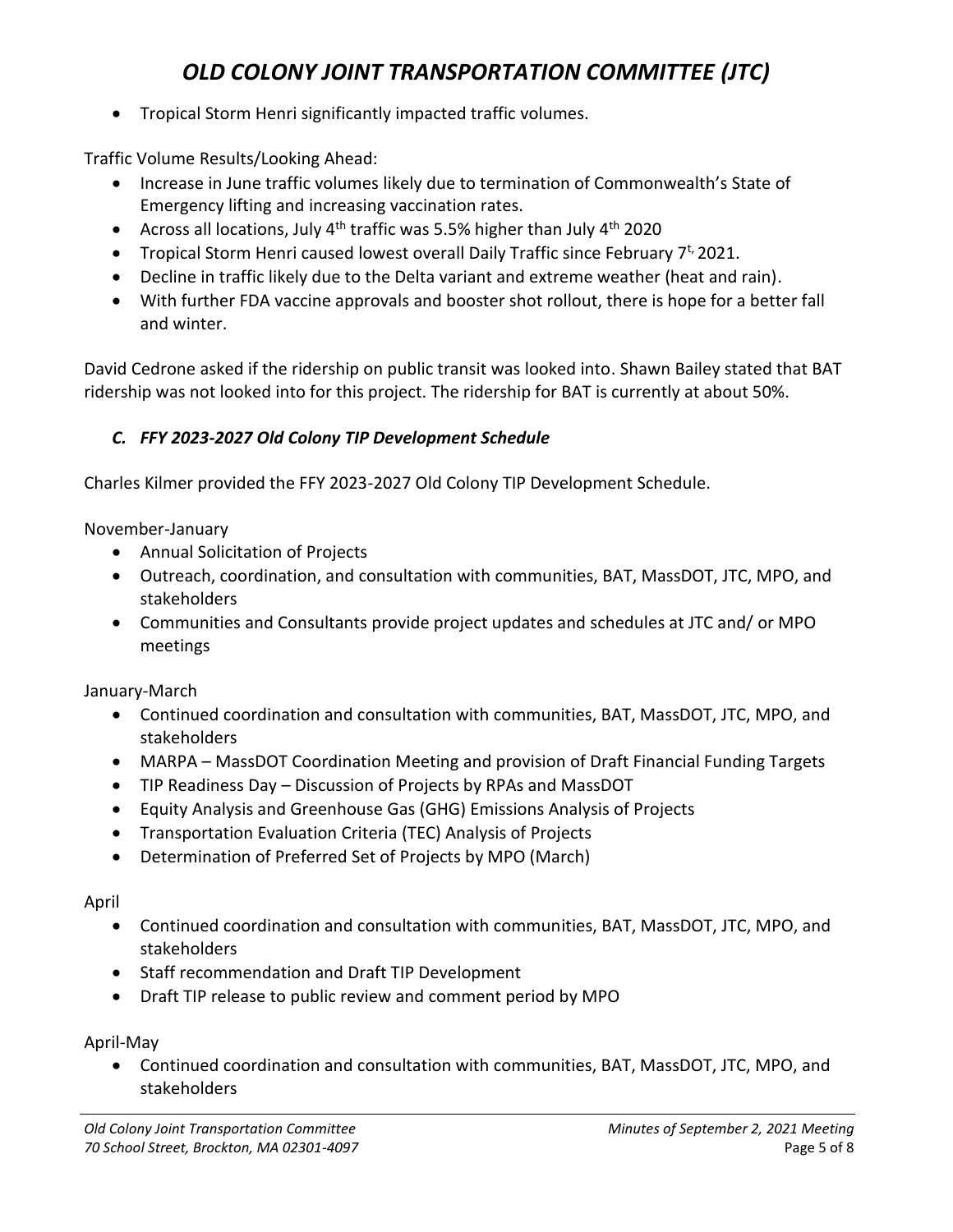- Draft TIP Public Review Period
- Intake of Public Comments and Preparation of Revised Draft TIP
- TIP Endorsement by MPO (May)

May-June

• Preparation of Draft STIP (MassDOT) and Draft CIP (MassDOT)

June-September

• Draft STIP review by FHWA, FTA, and DEP

### **8. Other Business and Public Comment**

### *A. Community Local Technical Assistance Studies*

Kyle Mowatt reported on the following Community Local Technical Assistance Studies:

Old Colony Planning Council completed the following projects requested through the Local Highway Planning Technical Assistance Program:

- Duxbury: Traffic Volumes and Speeds on Multiple Roadways Following Opting into Chapter 90 Section 17C (25 MPH Speed Limit in Thickly Settled Areas)
- Kingston: Assistance with Green Street HCVE Request

The Town of Duxbury requested a Road Safety Audit for the intersection of Summer Street (Route 53) and Franklin Street. This Road Safety Audit will be completed in Fall 2021 as part of the FFY 2022 Road Safety Audits at Multiple Locations task in the FFY 2022 Unified Planning Work Program (UPWP).

The City of Brockton requested a Road Safety Audit for the intersection of West Chestnut Street at Southworth Street. This Road Safety Audit will be completed in Fall 2021 as part of the FFY 2022 Road Safety Audits at Multiple Locations task in the FFY 2022 Unified Planning Work Program (UPWP).

### Project Status Updates

### **Kingston**

• Heavy Commercial Vehicle Exclusion Feasibility Study for Smiths Lane – Data collection planned

### **Plymouth**

- Clark Road/Beaver Dam Road Traffic Speed Analysis Analysis Underway
- Commerce Way Traffic Counts Data collection planned for Fall 2021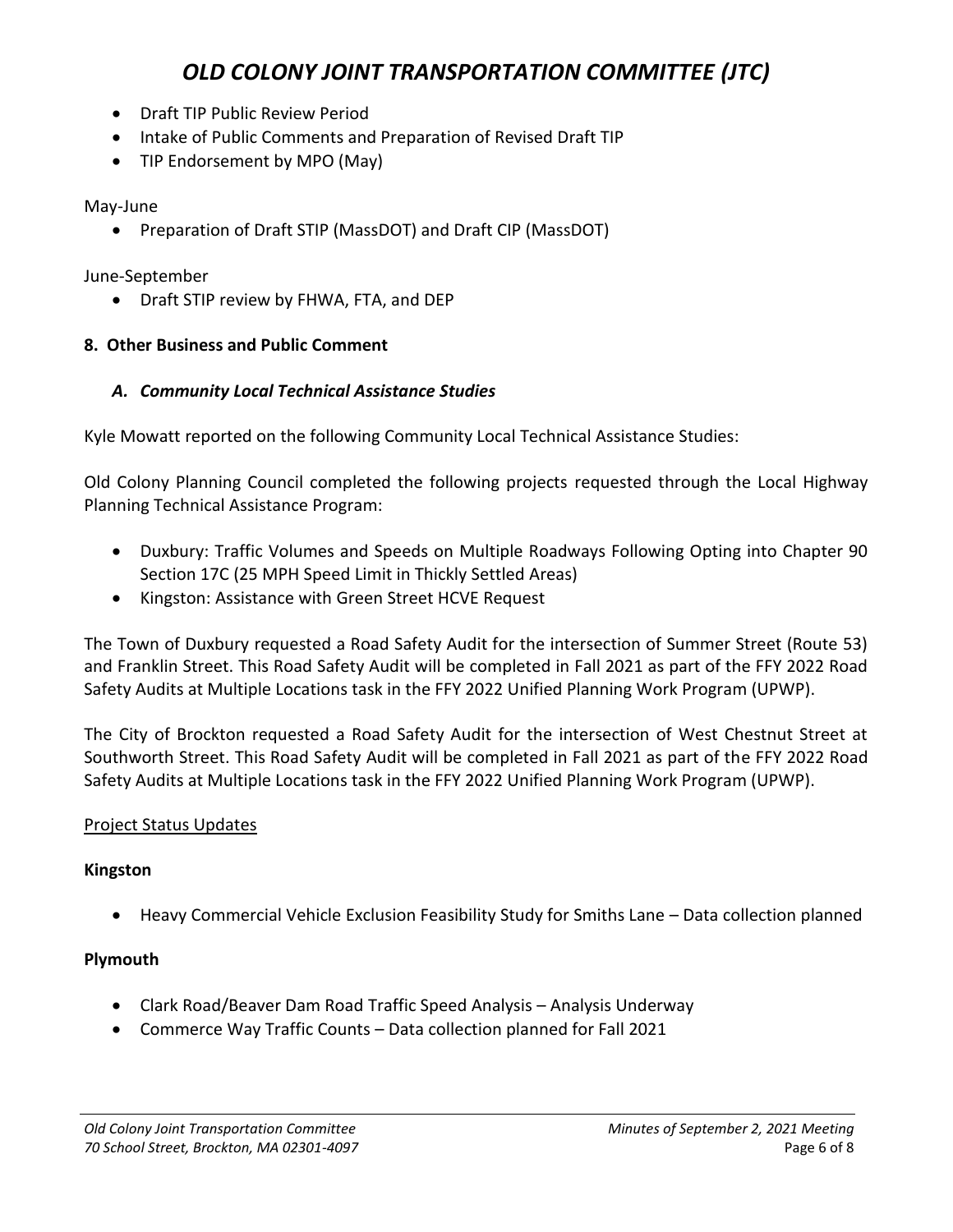### **Plympton**

• Assistance with Heavy Vehicle Commercial Vehicle Exclusion Request for Several Roadways – Data Analysis in progress.

### *B. Staff Reviews on ENFs, EIRs, and NPCs*

Kyle Mowatt summarized the Environmental Notification Forms (ENFs), Environmental Impact Reports (EIRs), Notices of Project Changes (NPCs), and Certificates for projects within the OCPC region that are undergoing Massachusetts Environmental Policy Act (MEPA) Office review.

#### **ENF**

#### **EEA #16419 – Western Point Saquish – Plymouth**

The purpose of this project is to rebuild a single-family home located within 15,143 s.f. that will only be accessible by water on the south side. There will be no driveway or parking on the site. The proposed 600 s.f. single-family home will be elevated on timber piles and include appurtenances consisting of an elevated boardwalk, incinerating toilet, Solatubes, rainwater collection & distribution system, and a suspended grey water tank. Three to six months should be allowed for construction. There will also be a dune enhancement and restoration plan covering 735 s.f. is proposed to improve the stability of the dune in the vicinity of the swale.

#### **PUBLIC NOTICE**

### **Notification of filing an NOI for Savery Grassy Pond – Plymouth**

The proposed project is seeking approval to initiate an Aquatic Management Program at Savery Grassy Pond in Plymouth, MA. Selective management of nuisance aquatic vegetation will be conducted using USEPA/state registered herbicides in assistance with manual hand pulling in order to protect the interests of the Wetlands Protection Act by impeding eutrophication and improving fish and wildlife habitat value.

#### **Notice regarding Individual Groundwater Discharge Pemit – Hanover**

An application is being processed for an Individual Groundwater Discharge Permit for the Sconset Landing Project in Hanover, MA. Type of Discharge: Sanitary Wastewater; Quantity of Discharge: 38,320 Gallons Per Day.

#### *C. Regional Concerns and Local Community Transportation Issues*

Vice Chairperson Dan Salvucci made an announcement to be aware of busses now that school is in